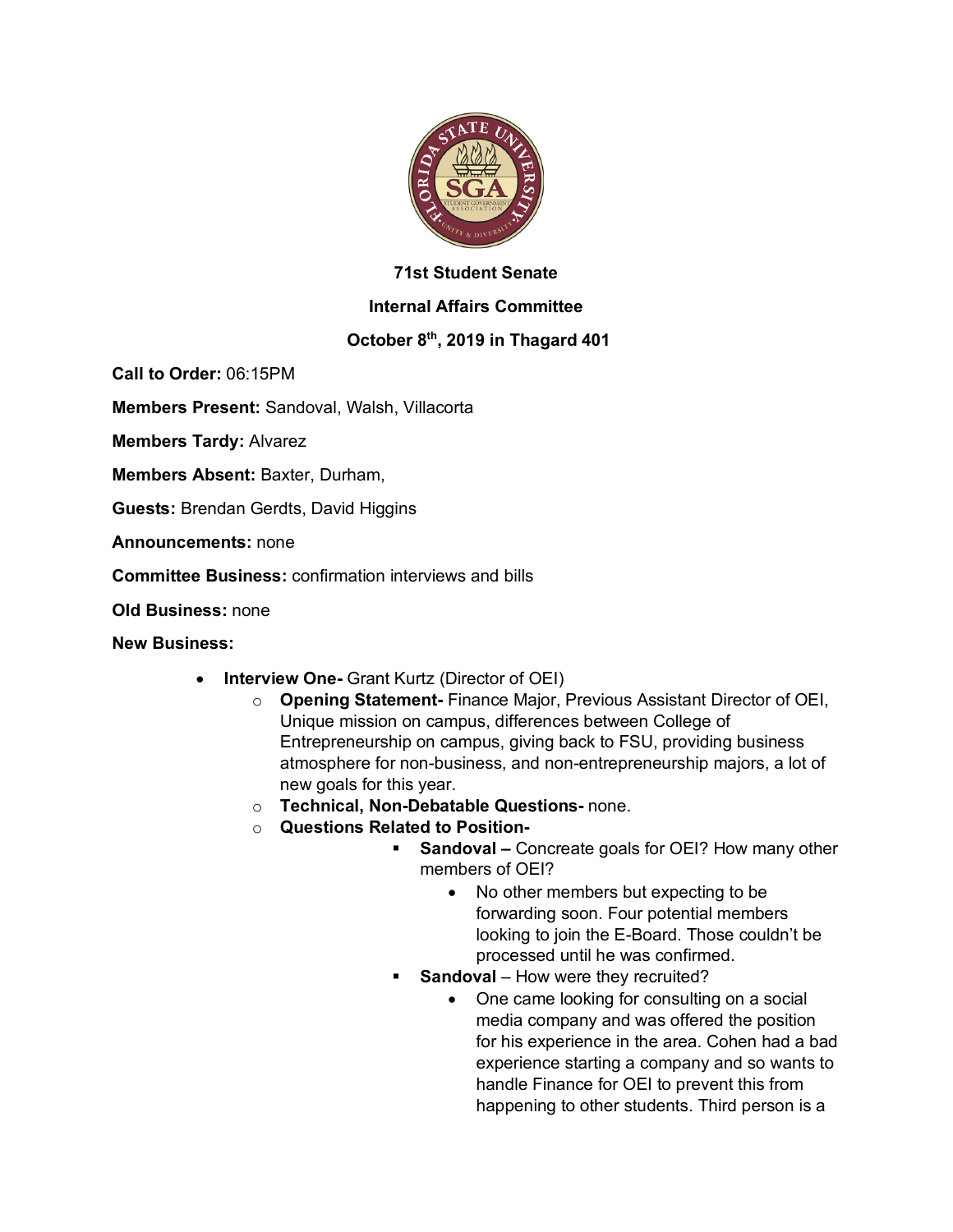friend of the roommate who loves what OEI does.

- **Sandoval** Shortcomings of OEI from last year?
	- Had no idea what they were doing. Was a lot of trial and error. Not enough people sharing the workload, only two people holding it together. Wants to remedy this by collaborating with other organizations. Had a lot of ideas but not a lot of resources. Had a lot of speakers come to campus. Now there is a concreate idea of what to do which will help bring in new people.

### o **Questions of Character-**

- § **Higgins –** What traits will make you successful in this position?
	- The audience is different than most other areas of involvement because they are business minded so being personable, able to communicate, networking skills, and able to recruit from a lot of areas.
- § **Sandoval**  What makes OEI important to you?
	- We have the Jim Moran school which is amazing, but there are shortcomings due to the school being so young. OEI can achieve a lot that the school can't because in OEI you do not need to be an Entrepreneurship student. OEI is filling a niche while the school is so young. OEI is an SGA Bureau so they can target STEM majors or other students until more accessible.
- o **Other Questions** none.
- o **Closing** OEI serves its own purpose, and having already been on the board before, I have the experience to take it from walking to running.
- o **Deliberations**
	- o Roundtable
- § **Call to Question**
	- o Higgins moves
	- o Sandoval seconds
- **Voting Results** 
	- o **Yes-** Sandoval, Walsh
	- o **No-** none.
	- o **Abs.-** Higgins
- **Interview Two-** Samantha Kunin (Attorney General)
	- o **Opening Statement-** Graduated in May. Working as a gubernatorial fellow. Law student. Believe that certain departments are very siloed and wants to connect the Law and Med Schools to the rest of the university. Wants to be Attorney General to be involved on campus because she is analytical and has experience with data research and analysis. Wants to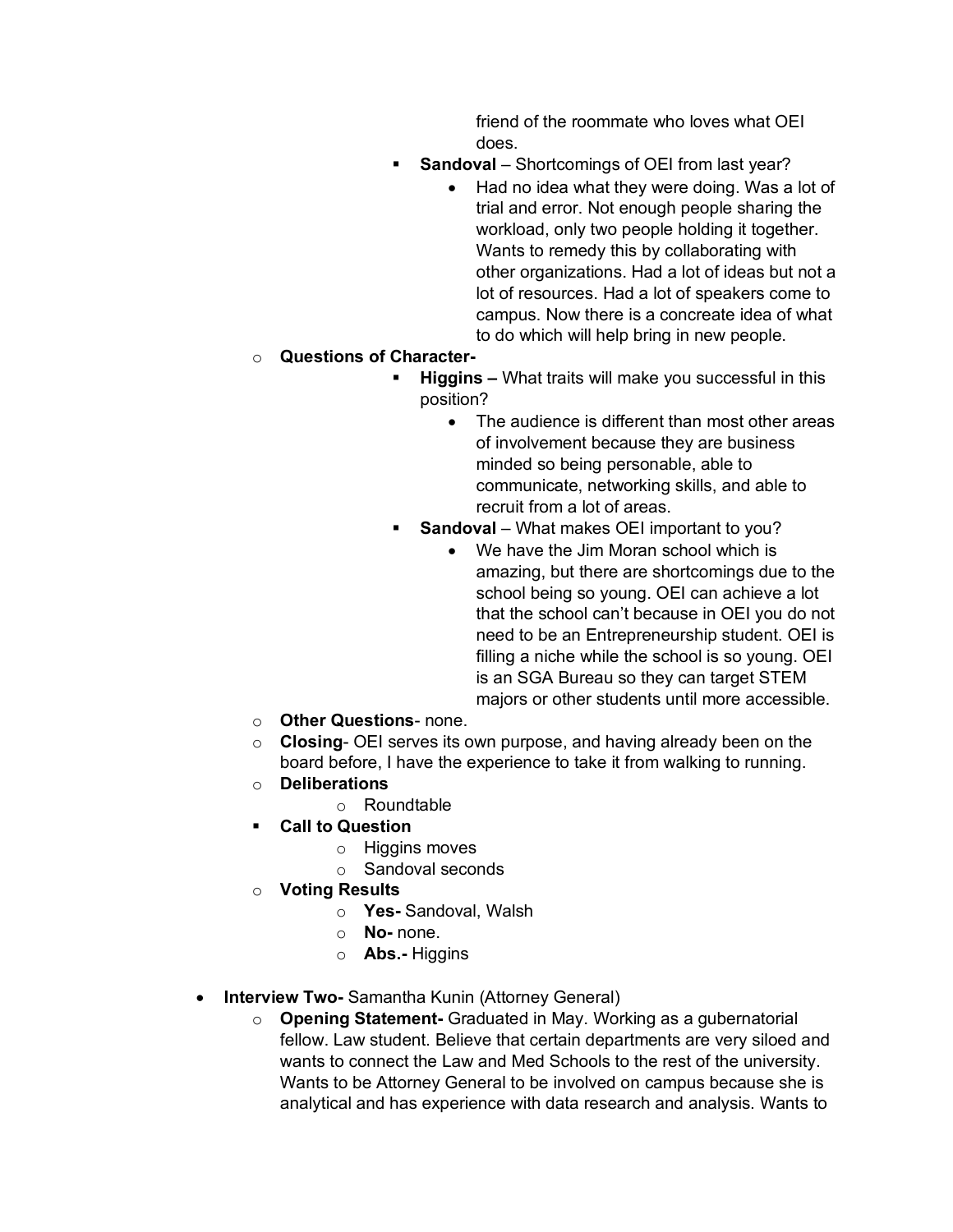bring that mindset to the position. Was not previously a part of SGA so she believes she is a fresh set of eyes. Wants to defend the Executive Branch and the Supervisor of Elections.

- o **Technical, Non-Debatable Questions-** none.
- o **Questions Related to Position-**
	- Motion for a non-committee member to speak by Sandoval. David seconds.
		- Gerdts What do you see this position as and what do you want it to become?
			- o I want to be a pillar, and as I am not invested, I hope I can provide clarity to what the position is and be an unbiased asset.

### o **Questions of Character-**

- **Sandoval –** Past experience shaping your leadership?
	- Part of the Presidential Scholars program and needs to create a community project filling needs in the community. Program is a mess, and no one has an idea what issues are actually needed. I took the reins and steered everyone towards a project actually helping the community and now it is an RSO that helps with tutoring refugee kids.
- o **Other Questions** none.
- o **Closing** Thank you for having me.
- o **Deliberations**
	- o Roundtable
- § **Call to Question**
	- o Sandoval moves
	- o Higgins seconds
- o **Voting Results**
	- o **Yes-** Sandoval, Walsh
	- o **No-** none
	- o **Abs.-** Higgins
- **Interview Three-** Thomas Driscoll (Senior Class Council Treasurer)
	- o **Opening Statement-** Applying for Senior Class Treasurer because I am a senior and I am financially certified.
	- o **Technical, Non-Debatable Questions-** none.
	- o **Questions Related to Position-**
		- **Sandoval** Goals as treasurer?
			- We have been fundraising since 2013 for the senior class gift unsuccessfully, and most likely because of barriers to donation. I want to remove those barriers.
	- o **Questions of Character-**
		- **Sandoval –** Why do you want to join?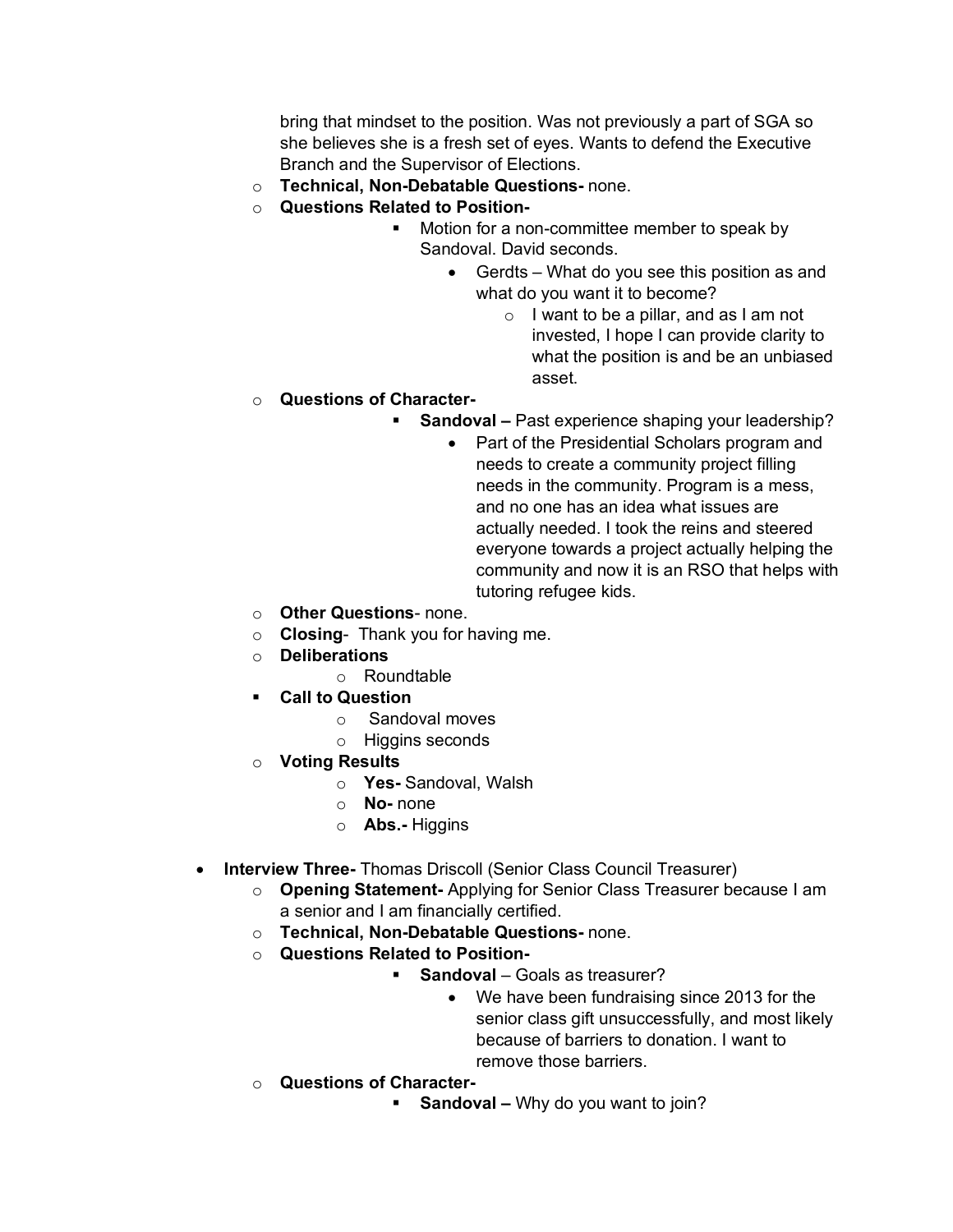- Very important part of identity for the senior class and has a large impact on campus.
- § **Higgins –** past experience with finances?
	- Currently another treasurer position.
- § **Sandoval** Why important?
	- Graduating in 3 so atypical and very important to still leave an impact on his collages and college.
- o **Other Questions** none.
- o **Closing** Thank you for your time.
- o **Deliberations**
	- o Roundtable
- § **Call to Question**
	- o Higgins moves
	- o Sandoval seconds
- o **Voting Results**
	- o **Yes-** Sandoval, Walsh
	- o **No-** none.
	- o **Abs.-** Higgins
- **Interview Four –** Caroline Knowles, Senior Class Council Vice President
	- o **Opening Statement- senior, double major, applied because candidate is an out of state student, drawn to spirit and tradition of FSU, downtime between major events can be improved upon.**
	- o **Technical, Non-Debatable Questions- none**
	- o **Questions Related to Position-**
		- § **Sandoval- previous experiences with class councils?**
			- **None, was invited to group retreat, very beneficial**
		- § **Sandoval- elaborate on goals?**
			- **Class council social media should have more followers, offered to act as PR liaison for senior class council, more known presence, more exposure, show up more at events**
	- o **Questions of Character-**
		- § **Walsh- elaborate on previous leadership experience?**
			- **Served on e-board for UN Assoc., Garnet and Gold guide for the football program, VP of programming before that entity ceased to exist, currently VP of programming for Student Foundation, WAP, ritual director for Phi Mu**
	- o **Other Questions** none
	- o **Closing** wants to continue to serve FSU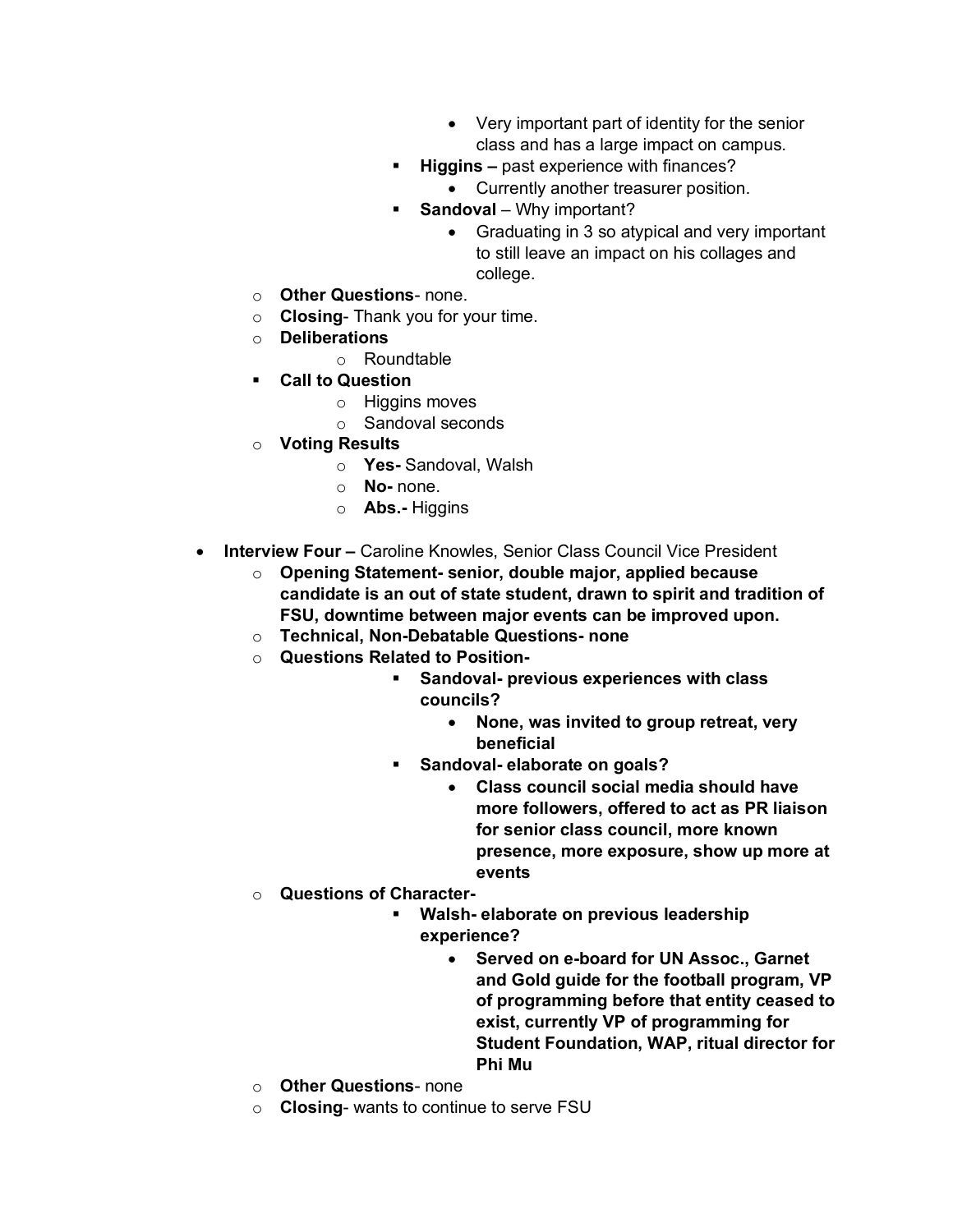- o **Deliberations**
	- o Roundtable
- § **Call to Question**
	- o **Villacorta moves to call the question**
	- o Sandoval seconds
- o **Voting Results**
	- o **Yes- (3)** Sandoval, Walsh**, Villacorta**
	- o **No- (0)**
	- o **Abs.-** (0)
- **Interview Five- Mollie Lewis- Deputy Supervisor of Elections**
	- o **Opening Statement- previously deputy, enjoyed it**
	- o **Technical, Non-Debatable Questions-**
		- § **Alvarez- currently financially certified?**
			- **No**
		- § **Alvarez- have you taken the election code exam**
			- **yes**
	- o **Questions Related to Position-**
		- **EXTER** Alvarez- what lessons did you earn from your previous time as deputy?
			- Just jumping into it, didn't know anything going in, going to office hours, just doing it
		- § Villacorta- how will you correct the previous mistakes and shortcomings of the supervisor's office?
			- Wasn't very involved, was new, doesn't know full depth of what was going on, trusts election commission
		- Alvarez- how do you feel you can act on campaign material review in impartial and timely manner?
			- Splitting up office hours, looking at it every day
		- Walsh- given previous statements, how do you believe you can improve the elections commission?
			- Be more involved, took a back seat before
		- Alvarez- in the past there has been complaints the elections office has not submitted violations to the commission, should you be confirmed do you believe you'll be able to be more active in finding potential violations?
			- Yeah, we could have done more, other parties were filing so many, room for improvement
	- o **Questions of Character-**
		- § **Sandoval- have you been affiliated with any campus political parties?**
			- **No**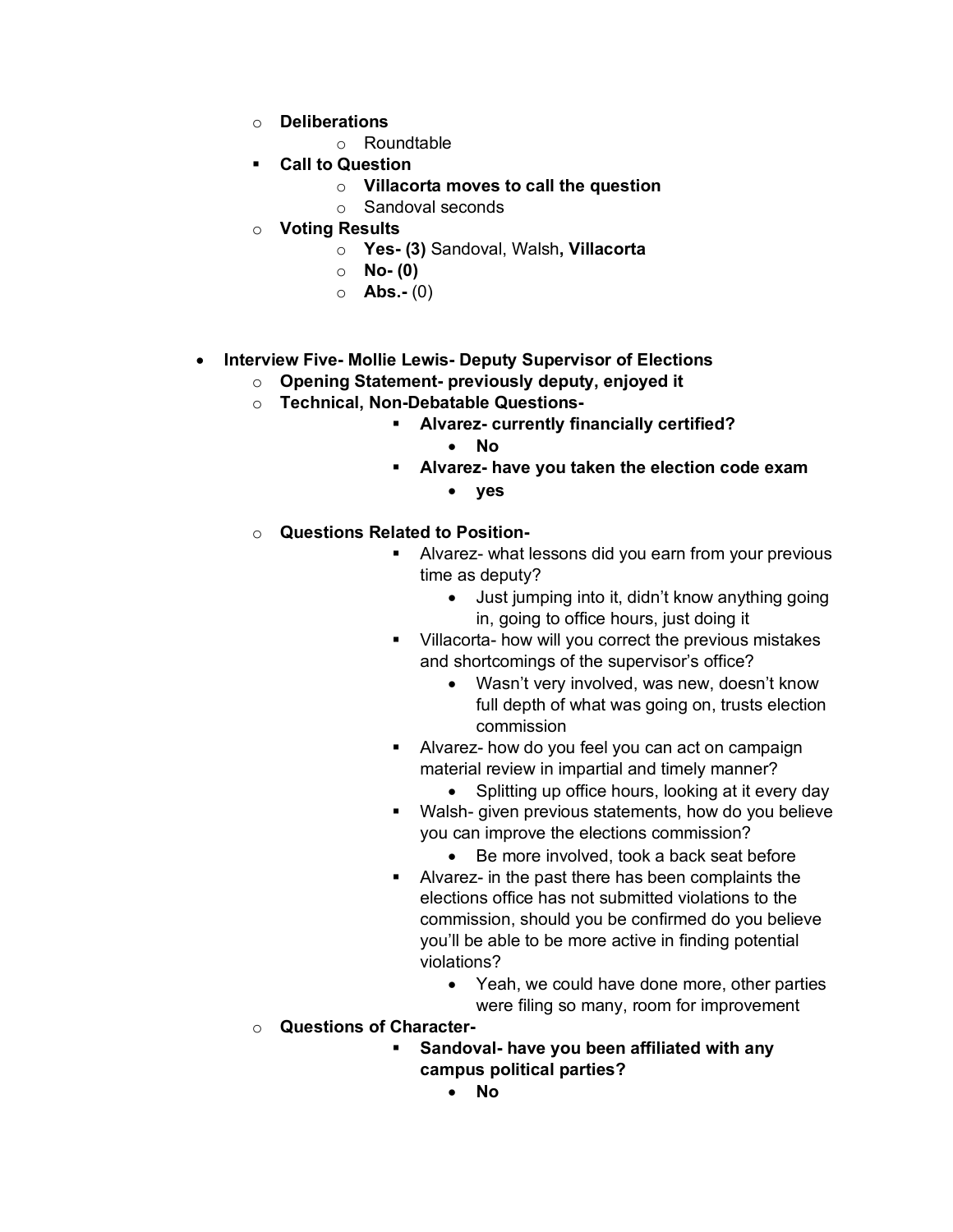- o **Other Questions** none
- o **Closing** not familiar with election commission, wants to be more familiar, really enjoyed the position
- o **Deliberations**
	- o Roundtable
- § **Call to Question**
	- o Walsh moves
	- o Alvarez seconds
- o **Voting Results**
	- o **Yes- (1) Sandoval**
	- o **No- (3) Alvarez, Walsh, Villacorta**
	- o **Abs.- (0)**
	- **Bill 79**
	- **Sponsor-Senator Levin**
	- **Purpose & Description: Revising Chapter 300.2 Composition of the Executive Branch**
	- **Opening Statement- revision to chapter 300.2, adding class council initiatives and responsibilities into table of contents.**
	- **Technical, non-debatable questions: none**
	- **Sandoval moves to go into roundtable**
	- **Villacorta seconds**
	- **Villacorta moves to close roundtable**
	- **Walsh seconds**
	- **Sandoval moves to call the question**
	- **Villacorta seconds**
	- **Closing- thank you**
	- **Yes- Sandoval, Walsh, Villacorta**
	- **No-**
	- **Abs.-**
	- •
	- **Bill 86**
	- **Sponsor- Senator Villacorta**
	- **Purpose and Description: To allow for the forwarding letter to include the number of applicants for a position**
	- **Opening Statement: The above to help inform the Internal Affairs Committee about the candidacy and**
	- **Technical Non-debatable:**
	- **Walsh: Who sends the forwarding letters**
	- **Senator Walsh moves to enter roundtable**
	- **Alvarez Seconds**
	- **Alvarez: Why the decision to use applicants rather than interviewees**
	- **V: everyone who applies gets interviewed**